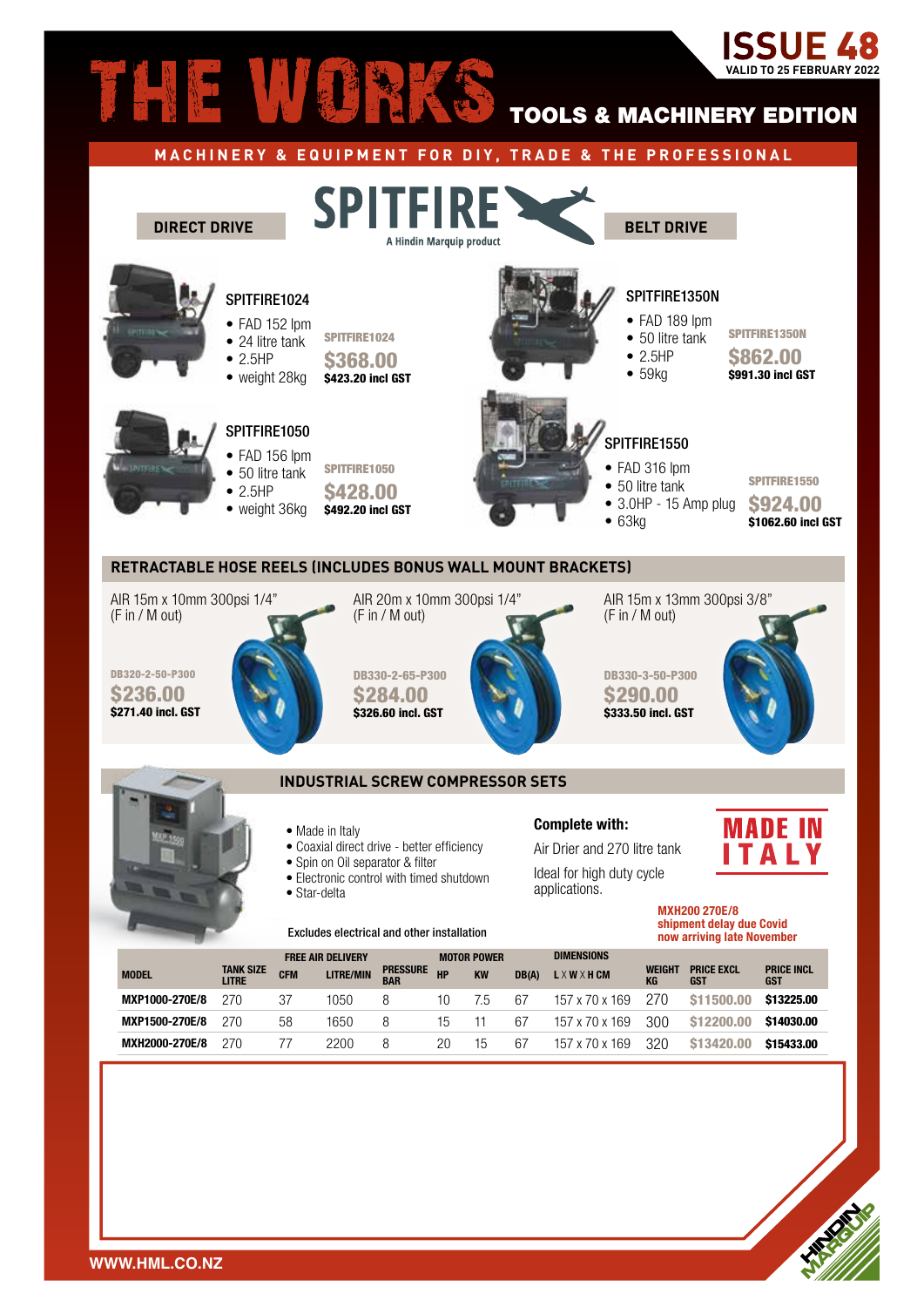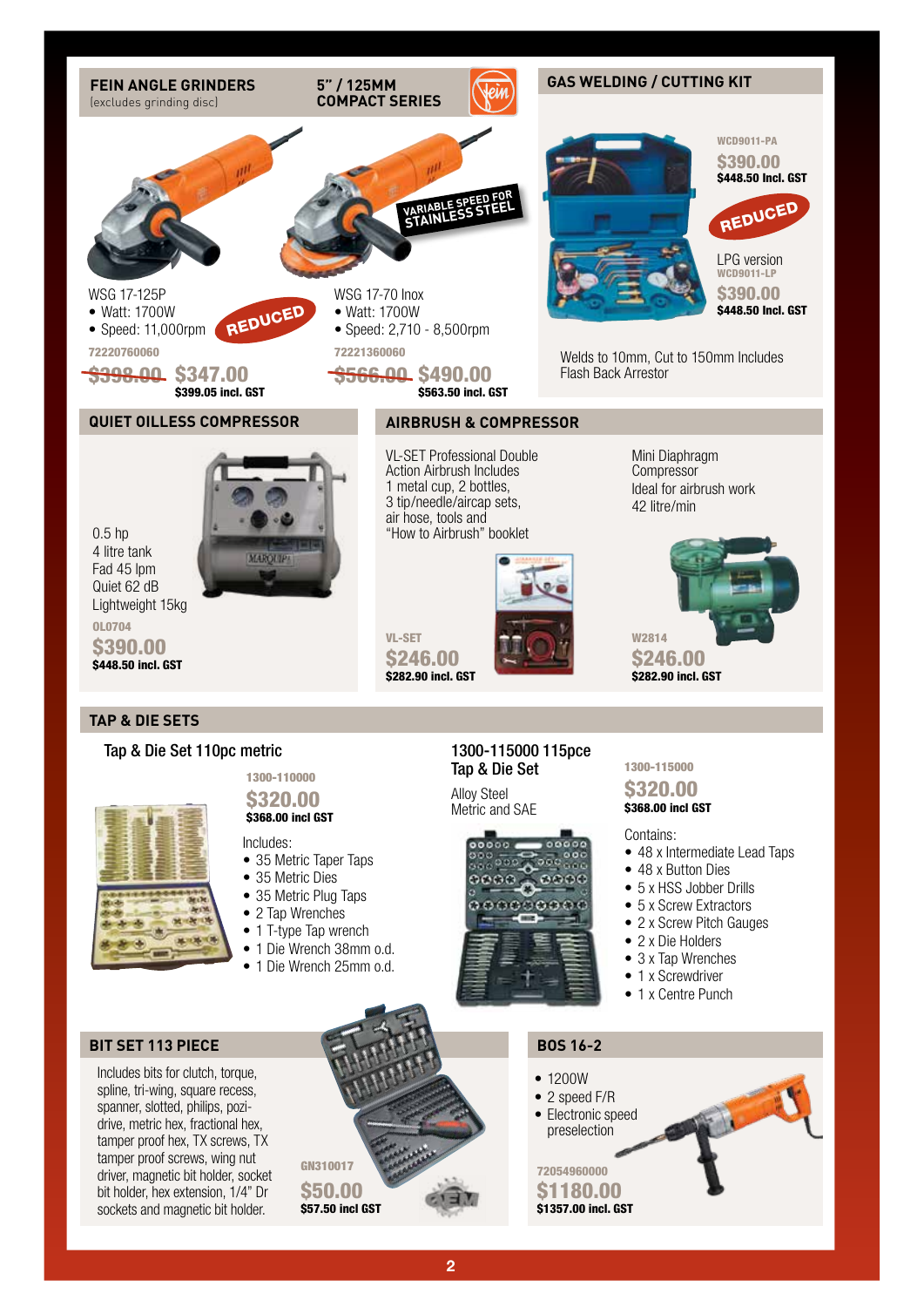# **AIR TOOLS & ACCESSORIES**



W5741-K \$286.00 \$328.90 incl. GST Riveter Kit with Quick Release Valve 2.4, 3.2, 4.0 and 4.8mm Nozzle,

Random Orbital Sander 150mm w/ 5mm orbit.

Heavy Duty.

W5105A \$142.00 \$163.30 incl. GST



W5300S-3

\$184.00 \$211.60 incl. GST

480 lpm air consumption



Features: Strong, light weight, construction stainless steel needle, nozzle set up.

Built-in air control valve. Fluid inlet 3/8" NPS. Air consumption 310lpm (11cfm)

> W7002P-1.4 1.4mm set up W7002P-1.8

1.8mm set up \$163.00

\$187.45 incl. GST

# **PRESSURE FEED POTS CODE DESCRIPTION EXCL GST INCL GST**

| W7031C | 2 litre remote<br>tank, rugged<br>design | <b>\$138,00</b> | \$158.70 |
|--------|------------------------------------------|-----------------|----------|
| W7100  | Wellmade<br>10-litre                     | \$382.00        | \$439.30 |